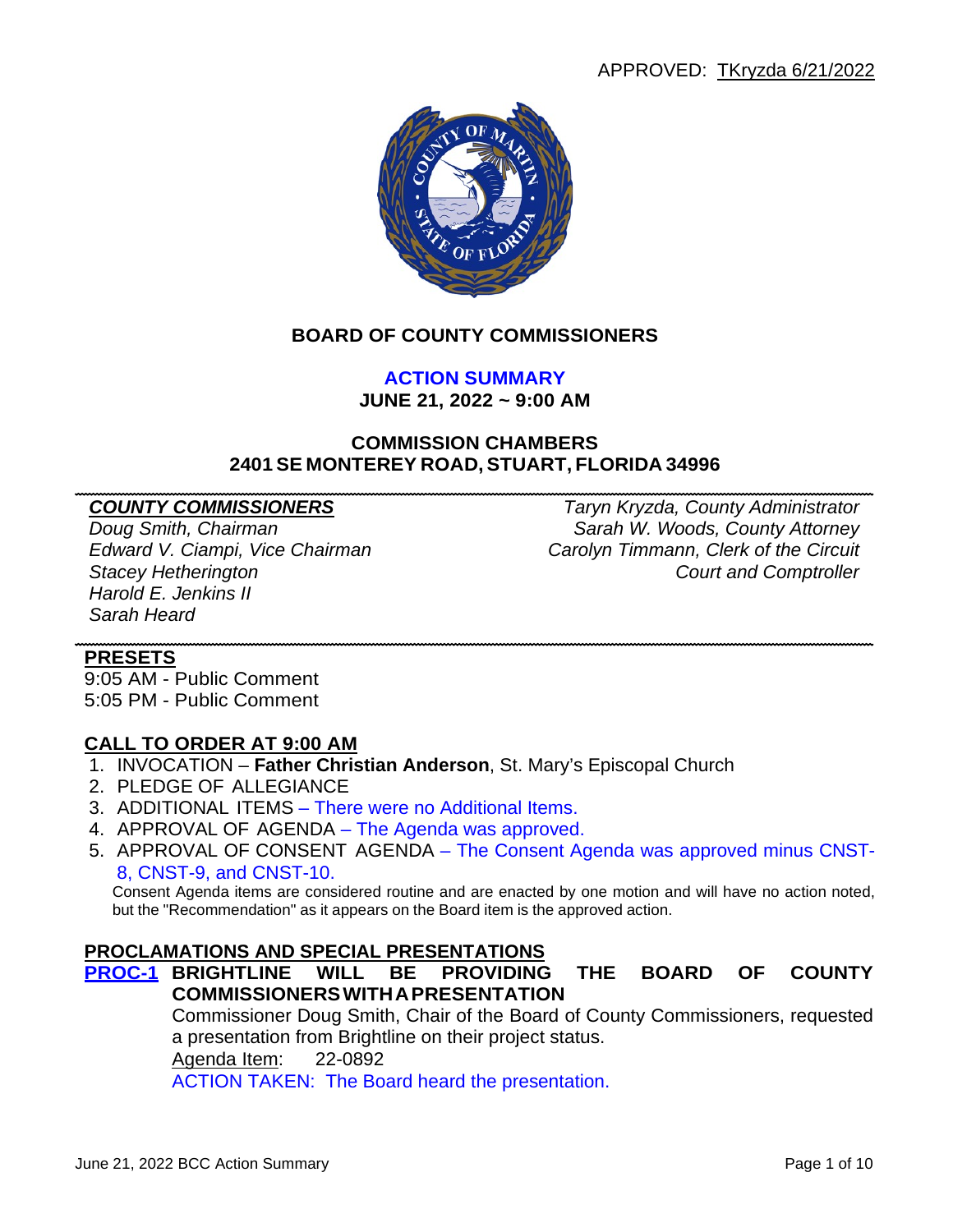#### **PROC-2 PRESENT A PROCLAMATION PREVIOUSLY APPROVED VIA THE CONSENT AGENDA**

The Chairman will present the proclamation declaring July 2022 as Parks and Recreation Month in Martin County, Florida. Agenda Item: 22-0834 ACTION TAKEN: The proclamation was presented.

**PROC-3 PRESENT A TOKEN OF RECOGNITION AND APPRECIATION TO TARYN KRYZDA UPON THE OCCASION OF HER RETIREMENT FROM SERVICE WITH THE MARTIN COUNTY BOARD OF COUNTY COMMISSIONERS** Taryn Kryzda has been a Martin County employee for 35 years beginning in the Engineering Department in 1987. Agenda Item: 22-0911 ACTION TAKEN: The Board and staff recognized Ms. Kryzda.

# **COMMENTS**

- 1. PUBLIC PLEASE LIMIT COMMENTS TO THREE MINUTES.
- 2. COMMISSIONERS The Board directed staff to pursue grant applications for Cypress Creek and the Reach Center with matching funds set aside previously.
- 3. COUNTY ADMINISTRATOR

# **CONSENT**

#### **ADMINISTRATION**

# **CNST-1 CONTRACTSTHAT MEET THETHRESHOLD FOR BOARD APPROVAL**

This item is a placeholder on all Board meeting agendas to streamline the process for items that meet the Board approval threshold. Specific items requiring approval, if any, will be provided by Supplemental Memorandum. If there are no items, a Supplemental Memorandum will not be attached.

Agenda Item: 22-0636 Supplemental Memorandum (3 items)

# **CNST-2 BOARD OF COUNTY COMMISSIONERS' APPROVAL OF WARRANT LIST FOR DISBURSEMENT VIA CHECKS AND ELECTRONIC PAYMENTS TO COMPLYWITHSTATUTORYREQUIREMENTS**

Pursuant to Chapter 136.06, Florida Statutes, checks and electronic payments issued by the Board of County Commissioners are to be recorded in the Board meeting minutes. In compliance with statutory requirements, the Warrant List is added to the Consent Agenda for approval by the Board of County Commissioners. This Warrant List is for disbursements made between May 21, 2022 and June 3, 2022. Additional details related to these disbursements may be viewed in the office of the Martin County Clerk of Court and Comptroller or on the Clerk's website. Agenda Item: 22-0639

# **CNST-3 BOARD OF COUNTY COMMISSION MINUTESTO BE APPROVED**

The Board is asked to approve minutes from the April 19, May 3, and May 17, 2022 regular meetings and acknowledge the Resolution Re-Adopting Resolution Number 21-12.22 to Correct Map and Legal Descriptions of County Commission District Boundaries and the Affidavit of Publication for May 13 and 20, 2022. Agenda Item: 22-0807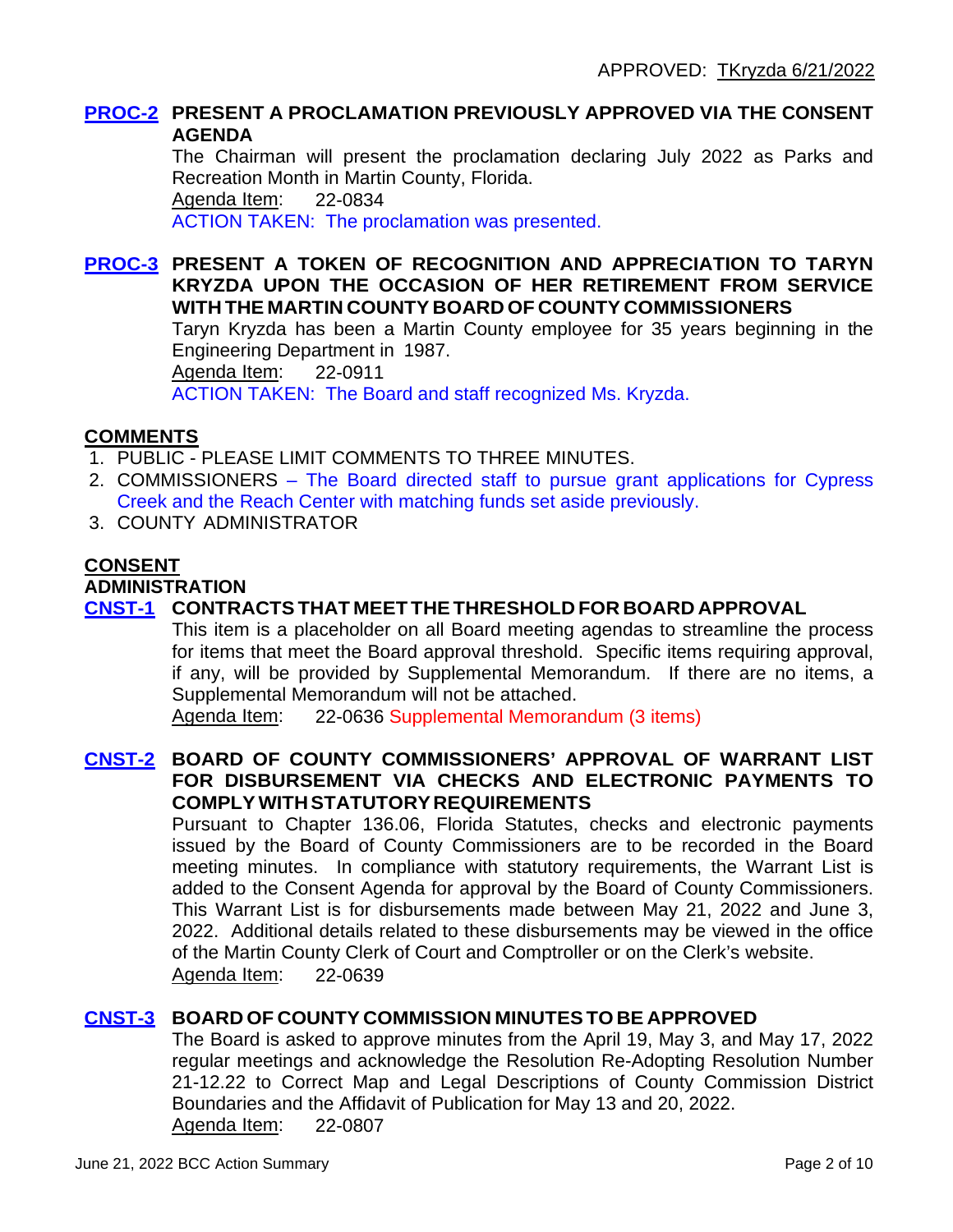# **CNST-4 MODIFY ELECTION PRECINCTS AT THE REQUEST OF THE MARTIN COUNTYSUPERVISOROFELECTIONS**

The Supervisor of Elections periodically amends voting precincts for a variety of reasons such as polling location changes, population adjustments, voting trends, among others. Chapter 101.001 FS provides a requirement that the Board of County Commissioners approve changes to precinct creation and boundaries. Agenda Item: 22-0949

# **CNST-5 NOTEDITEMS**

Noted items are documents for the Board's information that must be a part of the record but do not require any action. Agenda Item: 22-0641

#### **CNST-6 BOARDS ANDCOMMITTEESSTATUSREPORT**

This quarterly Status Report is provided to keep the Commission apprised of all the current vacancies, expired terms, etc. on their various boards and committees. Agenda Item: 22-0642

#### **BUILDING**

#### **CNST-7 REQUEST FOR FINE REDUCTION STIPULATION AND AGREED RECOMMENDED ORDER REGARDING THE CODE ENFORCEMENT CASE OF MITCHELL ROBERT LANDIS CASE NUMBER 08-0021539**

Pursuant to the provisions of Section 1.98B, General Ordinances, Martin County Code, the Board of County Commissioners is asked to consider approval of a Fine Reduction Stipulation and Agreed Recommended Order regarding the Code Enforcement case of Mitchell Robert Landis.

Agenda Item: 22-0907

#### **CNST-8 REQUEST FOR FINE REDUCTION STIPULATION AND AGREED RECOMMENDED ORDER REGARDING THE CODE ENFORCEMENT CASE OF ORJAN AHLSTROM CASE NUMBER 12-0065335**

Pursuant to the provisions of Section 1.98B, General Ordinances, Martin County Code, the Board of County Commissioners is asked to consider approval of a Fine Reduction Stipulation and Agreed Recommended Order regarding the Code Enforcement case of Orjan Ahlstrom.

#### Agenda Item: 22-0908

ACTION TAKEN: The Board accepted the Magistrate's recommendations that the lien on the property be reduced to \$2,677.50 and accept it as full payment.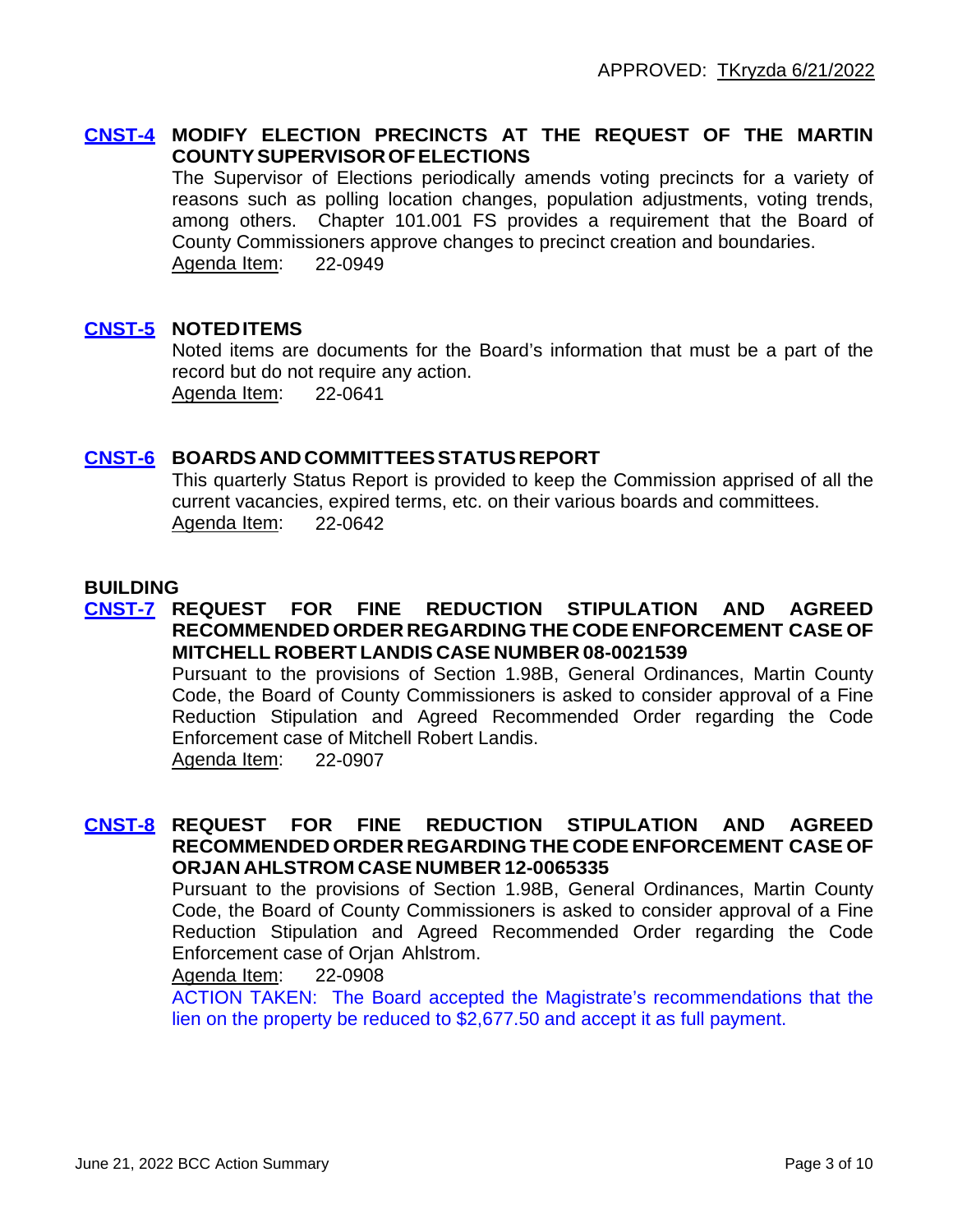#### **CNST-9 REQUEST FOR FINE REDUCTION STIPULATION AND AGREED RECOMMENDED ORDER REGARDING THE CODE ENFORCEMENT CASE OF DAVID F. CULBERSON CASE NUMBER 15-0097167**

Pursuant to the provisions of Section 1.98B, General Ordinances, Martin County Code, the Board of County Commissioners is asked to consider approval of a Fine Reduction Stipulation and Agreed Recommended order regarding the Code Enforcement case of David F. Culberson.

Agenda Item: 22-0909

ACTION TAKEN: The Board accepted the Magistrate's recommendations that the lien on the property be reduced to \$5,000.00 and accept it as full payment.

## **CNST-10 REQUEST FOR FINE REDUCTION STIPULATION AND AGREED RECOMMENDED ORDER REGARDING THE CODE ENFORCEMENT CASE OF ORJAN AHLSTROM CASE NUMBER 04-0012253**

Pursuant to the provisions of Section 1.98B, General Ordinances, Martin County Code, the Board of County Commissioners is asked to consider approval of a Fine Reduction Stipulation and Agreed Recommended Order regarding the Code Enforcement case of Orjan Ahlstrom.

Agenda Item: 22-0910

ACTION TAKEN: The Board accepted the Magistrate's recommendations that the lien on the property be reduced to \$555.50 and accept it as full payment.

# **PARKS AND RECREATION**

#### **CNST-11 APPROVAL OF A TRANSPORTATION SERVICES AGREEMENT BETWEEN THE MARTIN COUNTY BOARD OF COUNTY COMMISSIONERS AND THE SCHOOL BOARD OF MARTIN COUNTY**

The Transportation Services Agreement (Agreement) with the School Board of Martin County (School Board) addresses the School Board's provision of school buses to Martin County for the transportation of after-school and summer camp participants to field trips, special events and other activities.

Agenda Item: 22-0875 Supplemental Memorandum

## **PUBLIC WORKS**

## **CNST-12 APPROVAL AND ACCEPTANCE OF FIRST AMENDMENT TO OPTION TO LEASE WITH THE MARTIN COUNTY POLICE ATHLETIC LEAGUE, INC., EXTENDING THE TERM OF THE OPTION FOR CERTAIN COUNTY-OWNED REAL PROPERTY IN GOLDEN GATE**

This request is for the approval of a First Amendment to Option to Lease between Martin County and Martin County Police Athletic League, Inc. (MCPAL), extending the term of the Option to Lease for two additional years. MCPAL's request for the two-year extension is due to COVID-19 related circumstances. The subject property is owned by Martin County and located in Golden Gate.

Agenda Item: 22-0864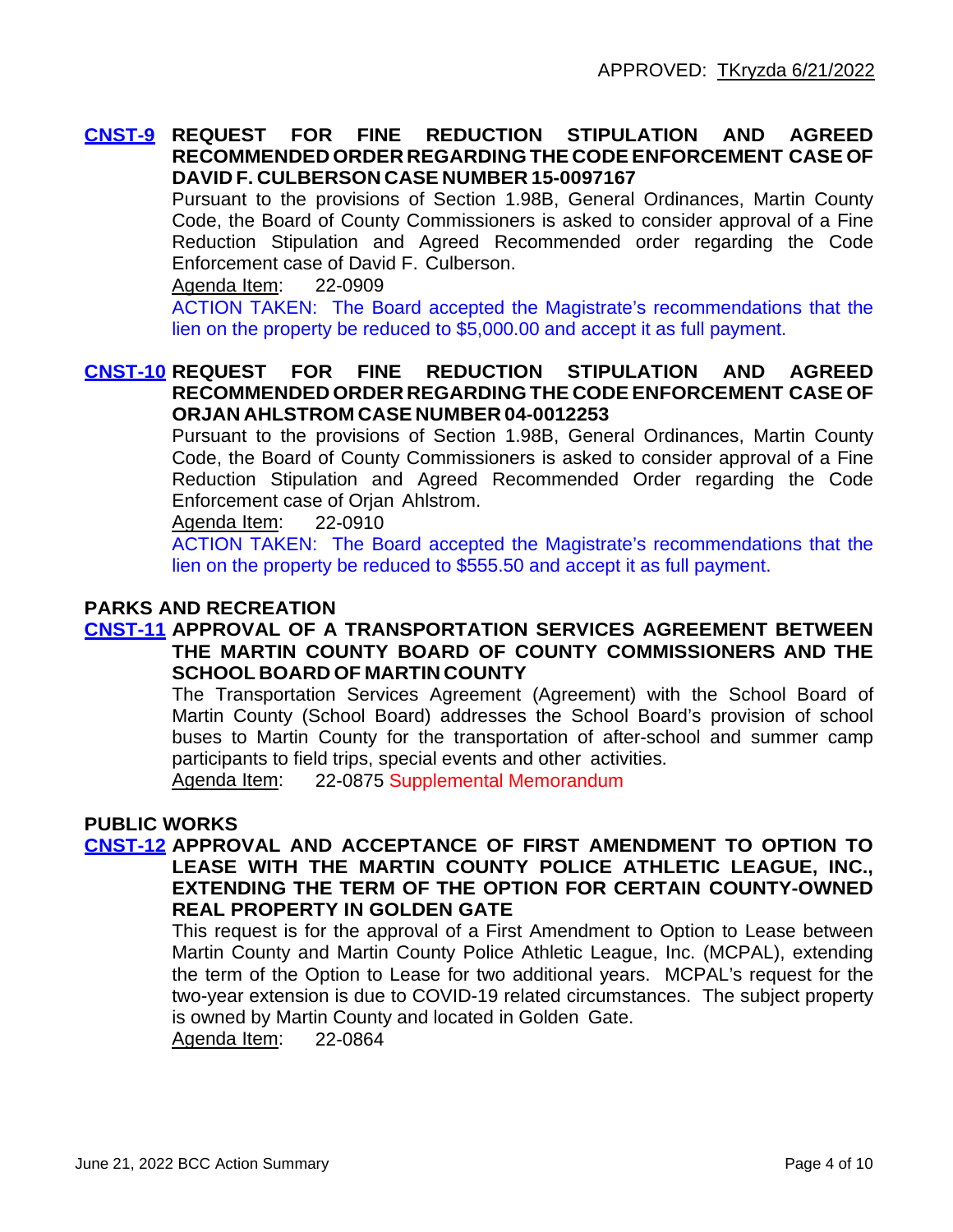#### **CNST-13 APPROVAL AND ACCEPTANCE OF AN OFFICE LEASE FOR BUILDINGS 29 AND 30 AT THE MARTIN COUNTY AIRPORT TO LIBERATOR MEDICAL SUPPLY, INC.**

This is a request for the approval and acceptance of an Office Lease for Buildings 29 and 30 at the Martin County Airport/Witham Field to Liberator Medical Supply, Inc. (Liberator).

Agenda Item: 22-0906

## **CNST-14 REQUEST APPROVAL OF THE LIST OF SPECIAL EVENTS REQUIRING ROAD CLOSURE(S) JULY 1ST, 2022 THROUGH JUNE 30TH, 2023**

Staff requests that the Board of County Commissioners approve the list of Special Events Requiring Road Closure(s) from July 1st, 2022 through June 30th, 2023. Agenda Item: 22-0914

## **CNST-15 AUTHORIZATION FOR MARTIN COUNTY REPRESENTATIVE TO VOTE FOR PAL-MAR WATER CONTROL DISTRICT SUPERVISOR(S) AT THE JUNE 27, 2022 ANNUAL LANDOWNERS' MEETING**

Commissioner Harold Jenkins is Martin County's designated representative on the Pal Mar Water Control District. The Annual Landowners' Meeting and Board of Supervisors' Meeting is June 27, 2022. Staff recommends that the Board of County Commissioners update the Proxy authorizing Commissioner Jenkins to vote on June 27, 2022, to effectuate Board of County Commissioners' direction. Agenda Item: 22-0973

#### **BOARD AND COMMITTEE APPOINTMENTS**

#### **B&C-1 VALUE ADJUSTMENT BOARD APPOINTMENT**

After solicitation of applicants, the Board is asked to make the necessary appointment to the Value Adjustment Board.<br>Agenda Item: 22-0809

22-0809 RESOLUTION NO. 22-6.12

ACTION TAKEN: The Board re-appointed Diane Castellucci to the Value Adjustment Board for a term to begin immediately and end when the 2022 Value Adjustment Board completes their functions and authorized the Chairman to sign the Resolution of Appointment.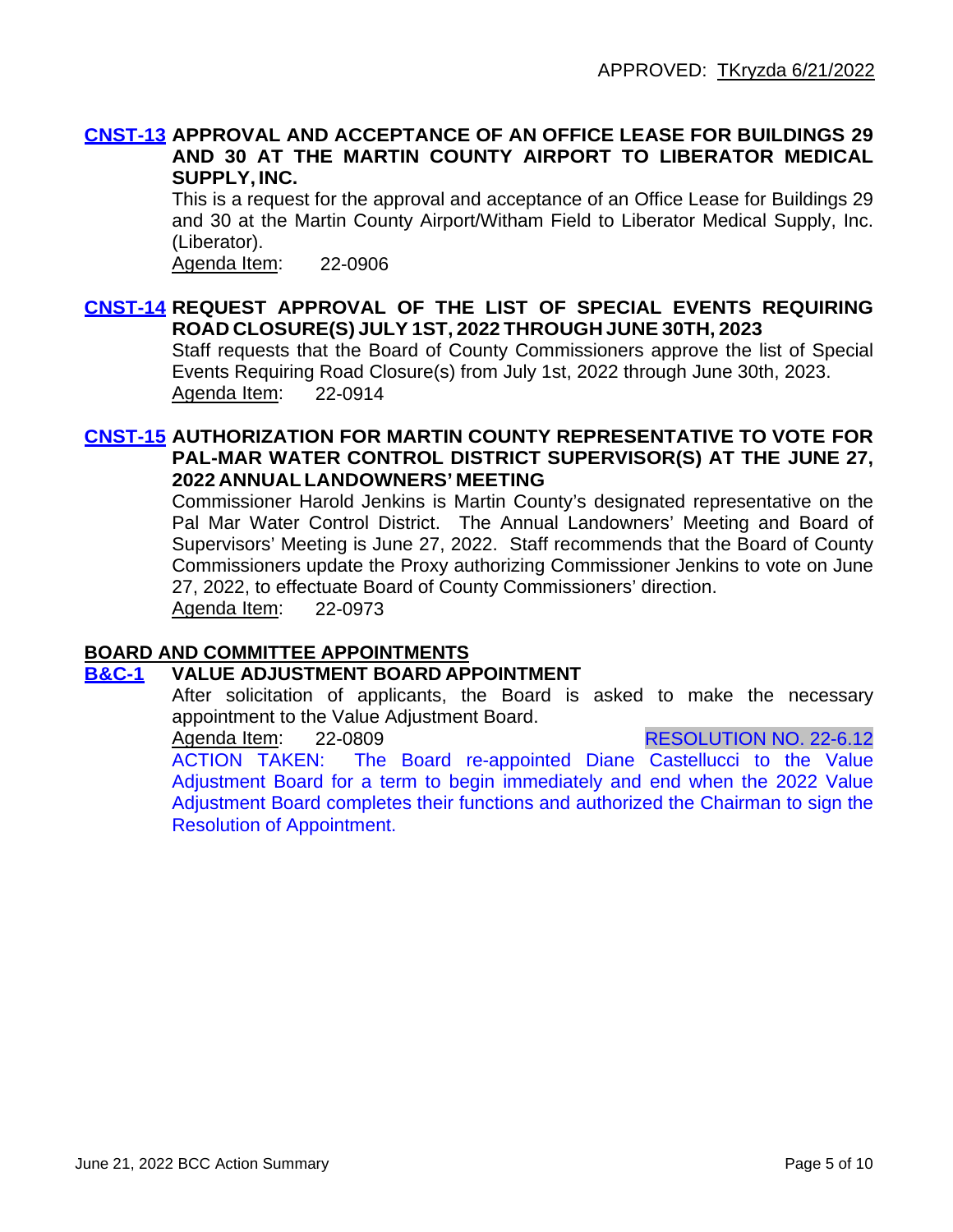## **PUBLIC HEARINGS**

**PH-1 CONSIDER A RESOLUTION AUTHORIZING THE ISSUANCE OF MARTIN COUNTY, FLORIDA REVENUE REFUNDING BONDS (FLORIDA POWER & LIGHT COMPANY PROJECT), SERIES 2022, (THE "SERIES 2022 BONDS"), IN THE AGGREGATE PRINCIPAL AMOUNT OF NOT EXCEEDING \$95,700,000**

> Florida Power & Light Company ("FPL") requests that the County consider approval of the issuance of revenue refunding bonds, secured solely by loan repayments from FPL under a Loan Agreement with the County, in order to provide for the refinancing of outstanding pollution control revenue refunding bonds previously issued by the County to assist in the refinancing of pollution control facilities at FPL's Martin Plant.

> Agenda Item: 22-0938 RESOLUTION NO. 22-6.11 ACTION TAKEN: The Board approved the Resolution approving the issuance of the Bonds; approved the form of, as well as the execution and delivery of the Loan Agreement, the Underwriting Agreement, the Official Statement and the Trust Indenture; and authorize the Chairman to execute all of the documents as well as any necessary related documents.

# **PH-2 LEGISLATIVE PUBLIC HEARING TO CONSIDER ADOPTION OF COMPREHENSIVEPLAN AMENDMENT (CPA) 21-08 BECKER B14 TEXT**

This is a request for an amendment to the text of Chapter 4, Future Land Use Element of the Comprehensive Growth Management Plan which, if approved, would create a new future land use designation, Rural Lifestyle.

Agenda Item: 22-0915

ACTION TAKEN: The Board tabled this item at the applicant's request.

# **PH-3 LEGISLATIVE PUBLIC HEARING TO CONSIDER ADOPTION OF COMPREHENSIVEPLAN AMENDMENT (CPA) 21-09 BECKER B14 FLUM**

This is a request for an amendment to the Future Land Use Map (FLUM) on 1,493.91 acres. If approved, the request would change the future land use designation from Agricultural (up to one unit per 20 acres) to Rural Lifestyle (up to one unit per 5 acres). The parcel is located north of SE Bridge Road and approximately one mile east of Interstate 95.

#### Agenda Item: 22-0917

ACTION TAKEN: The Board tabled this item at the applicant's request.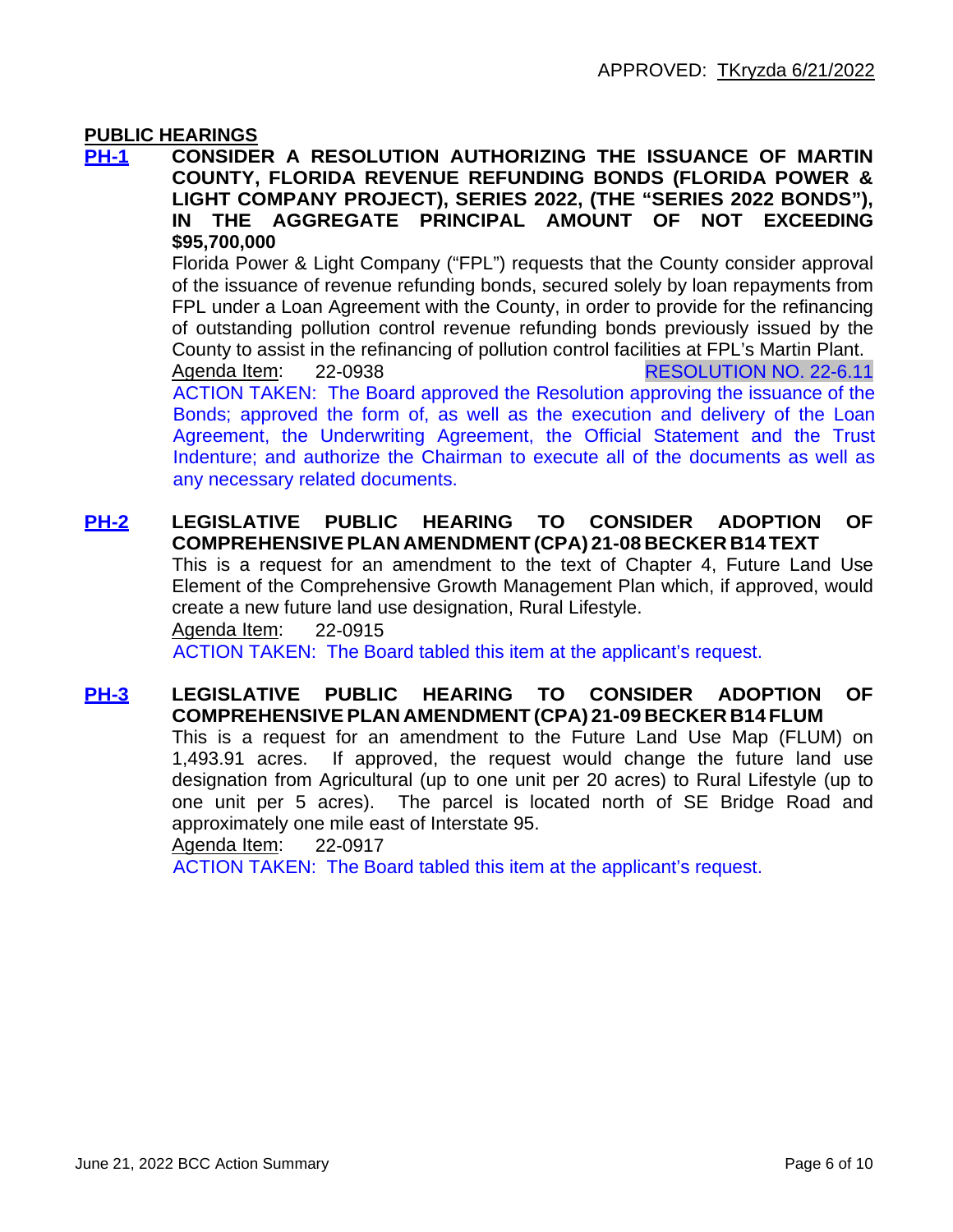# **PUBLIC HEARING QUASI-JUDICIAL**

#### **PHQJ-1 REQUEST REZONING APPROVAL TO PLANNED UNIT DEVELOPMENT (PUD) THROUGH A PUD AGREEMENT INCLUDING A MASTER SITE PLAN FOR THE DISCOVERY PROJECT (H123-022)**

This is a request for approval of the Discovery Planned Unit Development (PUD) Zoning Agreement and Master Site Plan (H123-022). Becker B-14 Grove, Ltd and Hobe Sound Equestrian LLC request approval of a rezoning from AG-20A and RE-2A to PUD including a master site plan for the development of 317 residential lots, an 18 hole golf course, golf and recreation club and polo facilities and the associated infrastructure on an approximate 1,531 acre parcel. Included is a request for a deferral of Public Facilities Reservation.

Agenda Item: 22-0953 Supplemental Memorandum ACTION TAKEN: The Board tabled this item at the applicant's request.

#### **PUBLIC HEARING**

#### **PH-4 COMPREHENSIVE PLAN AMENDMENT (CPA) 22-01, WILLIS CUSTOM YACHTS**

This is a request for a small-scale amendment to the Future Land Use Map (FLUM). If approved, the request would assign the Marine Waterfront Commercial Future Land Use designation to abandoned rights of way on  $\pm 2.065$  acres within a  $\pm 66.2$ acre parcel located on the north and south sides of the St. Lucie Canal and accessed from SW Jack James Drive and SW Swallowtail Way.

Agenda Item: 22-0913 CRONAGE NO. 1183

ACTION TAKEN: The Board approved the Ordinance adopting CPA 22-01, Willis Custom Yachts FLUM which assigns the Marine Waterfront Commercial future land use designation.

#### **PUBLIC HEARING QUASI-JUDICIAL**

#### **PHQJ-2 PUBLIC HEARING TO CONSIDER AMENDMENT OF THE MARTIN COUNTY ZONING ATLAS TO CHANGE THE ZONING DISTRICT CLASSIFICATION RELATED TO COMPREHENSIVE PLAN AMENDMENT (CPA) 22-01, WILLIS CUSTOM YACHTS**

Willis Custom Yachts submitted an application to assign the WGC, Waterfront General Commercial zoning district classification to 2.065 acres of undesignated abandoned right of way located on the north and south side of the St. Lucie Canal and accessed from SW Jack James Drive and SW Swallowtail Way, and to rezone from the LI, Limited Industrial District to the GI, General Industrial District, a ±6.85 acre portion of the 66.2-acre parcel located at the intersection of SW Blue Water Way and SW Jack James Drive.

#### Agenda Item: 22-0916 RESOLUTION NO. 22-6.13

ACTION TAKEN: The Board received and filed the Agenda Item Summary and all its attachments including the staff report as an exhibit and amended the Martin County Zoning Atlas to change the zoning district classification on 2.065 acres from undesignated to WGC, Waterfront General Commercial and from LI, Limited Industrial to GI, General Industrial on 6.85 acres.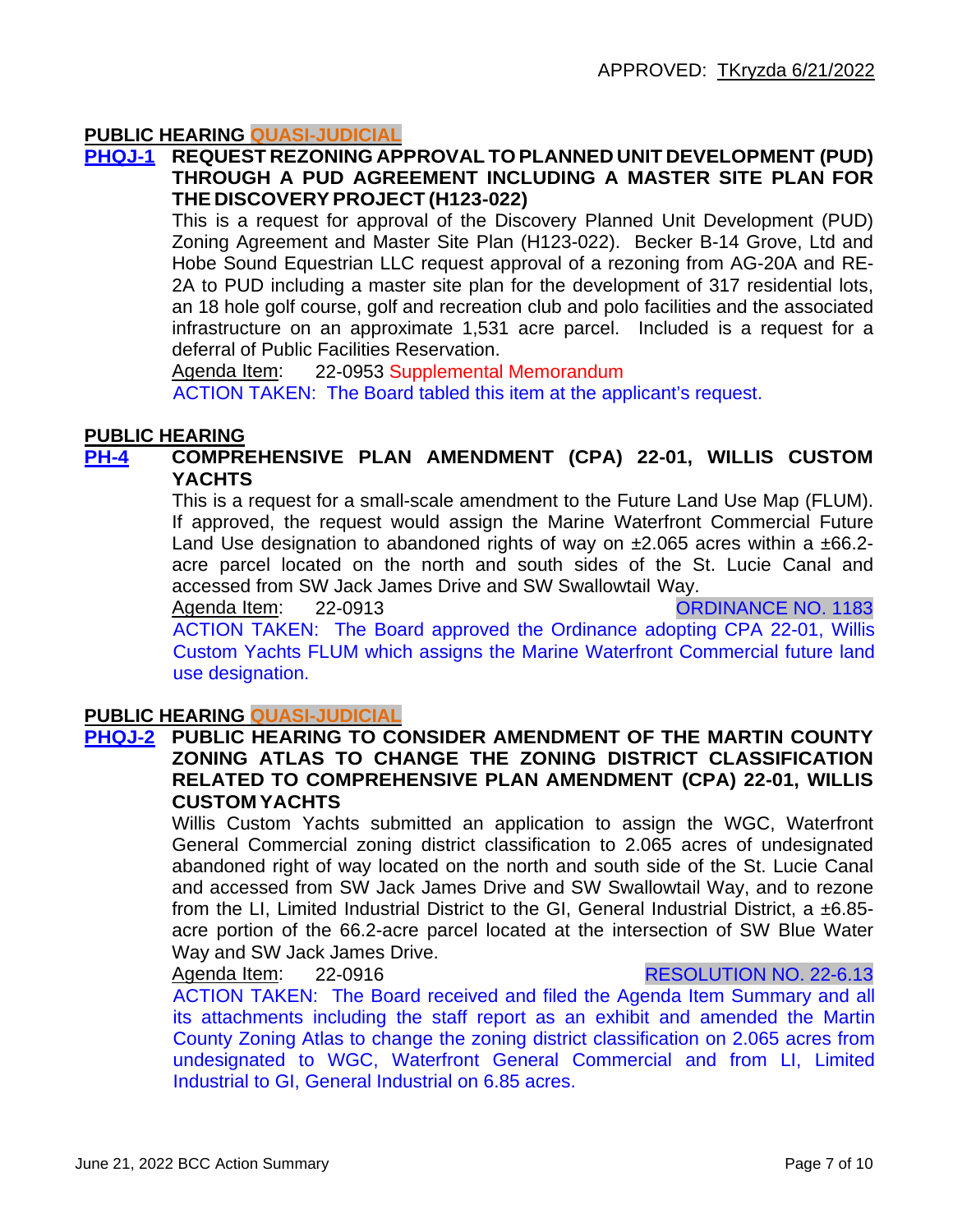# **DEPARTMENTAL**

#### **ADMINISTRATION**

#### **DEPT-1 OFFICE OF MANAGEMENT AND BUDGET ITEMS WHICH REQUIRE BOARD APPROVAL**

This is a placeholder on all Board meeting agendas to streamline the process for grant applications, awards, budget resolutions, budget transfers from reserves, and CIP amendments. Specific items requiring approval, if any, will be provided by Supplemental Memorandum.

Agenda Item: 22-0644 Supplemental Memorandum (4 items) ACTION TAKEN:

- 1. PERMISSION TO APPLY FOR THE FY2023 MOSQUITO CONTROL GRANT FROM THE STATE OF FLORIDA, DEPARTMENT OF AGRICULTURE AND CONSUMER SERVICES - The Board authorized the Public Works Department's Mosquito Control Division to apply for grant funding for the purpose of Arthropod Control in Martin County and authorized the Chairman or designee to execute the FY23 Detailed Work Plan Budget – Arthropod Control.
- 2. PERMISSION TO ACCEPT LOCAL AGENCY PROGRAM (LAP) GRANT FUNDING THROUGH THE FLORIDA DEPARTMENT OF TRANSPORTATION (FDOT) FOR THE SE OCEAN BOULEVARD FROM WEST OF SE HOSPITAL AVENUE TO SE PALM BEACH ROAD SIDEWALK PROJECT (FM# 438346- 2- 58-01) - The Board authorized the Chairman to execute the LAP Agreement as well as any non-monetary grant related documents upon review and concurrence by the County Attorney's Office; adopted the Board Resolution to accept the LAP Agreement; and adopted the Budget Resolution to approve the budget. RESOLUTION NOS. 22-6.14 and 22-6.15
- 3. BUDGET RESOLUTION TO INCREASE THE SUBSTANCE ABUSE TREATMENT ASSIST GENERAL FUND – The Board adopted the Budget Resolution. RESOLUTION NO. 22-6.16
- 4. CIP Revisions to amend Martin County/Indian River Lagoon Sea Grass Restoration – The Board approved the amended CIP Sheets for FY22.

# **DEPT-2 CONTRACTS THAT MEET THE THRESHOLD FOR BOARD APPROVAL \$1 MILLION OR GREATER**

This item is a placeholder on all Board meeting agendas to streamline the process for items that meet the Board approval threshold. Specific items requiring approval, if any, will be provided by Supplemental Memorandum. If there are no items, a Supplemental Memorandum will not be attached.

Agenda Item: 22-0647 Supplemental Memorandum (2 items) ACTION TAKEN:

A. CONTRACTS OVER \$1,000,000

1. HOBE HILLS NEIGHBORHOOD RESTORATION (RFB2022-3408) – The Board awarded the contract to the lowest responsive and responsible bidder, Loren Jock Trucking, Inc., in the amount of \$1,021,129.00; approved the CIP revision to update the funding source to ARPA Infrastructure; and authorized the County Administrator or designee to execute any and all documents related to this request.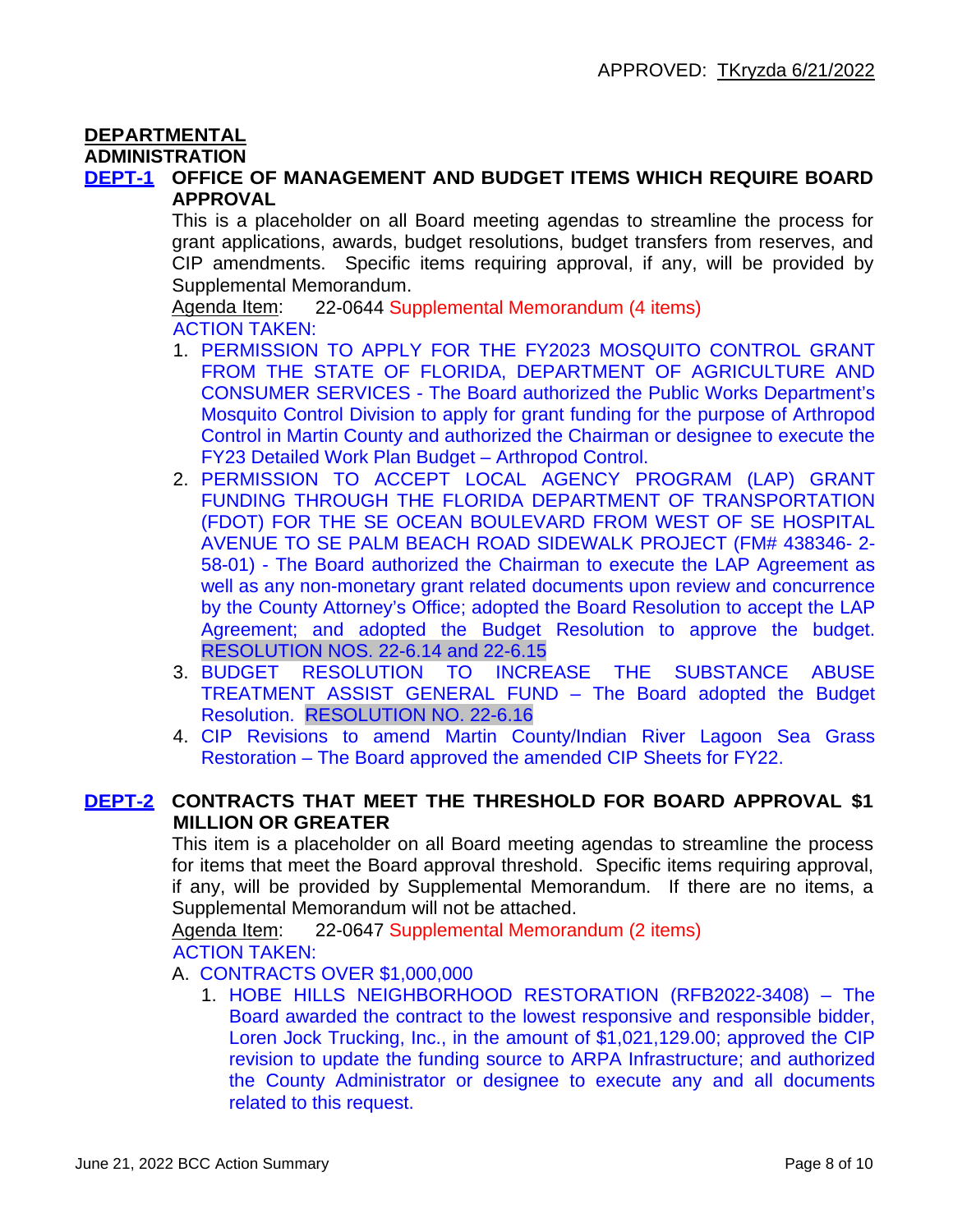- B. CONSULTANT'S COMPETITIVE NEGOTIATION ACT (CCNA) CONTRACT AWARD
	- 1. CONSTRUCTION ENGINEERING SERVICES FOR THE OLD PALM CITY VACUUM SEWER SYSTEM & WATER MAIN PROJECT (RE-BID) (RFQ2022-3394) – The Board awarded the contract to Giffels-Webster Engineers, Inc. (GWE), in the amount of \$1,358,372.50 and authorized the County Administrator or designee to execute any and all documents related to this request.

#### **DEPT-3 BOARDSANDCOMMITTEESWITHATTENDANCEREQUIREMENTS**

On April 19, 2022 the Board of County Commissioners (BCC) requested that staff report back on the various boards and committees that have attendance requirements. Staff has assembled a list of all the boards and committees that have an attendance requirement for the BCC to provide direction.

Agenda Item: 22-0866

ACTION TAKEN: The Assistant County Administrator will return with a policy for the Board's approval.

## **PUBLIC WORKS**

**DEPT-4 FINAL APPROVAL OF A CONTRACT TO PURCHASE AND SELL REAL ESTATE BETWEEN MARTIN COUNTY AND KL WATERSIDE LLC AND ADOPTION OF A RESOLUTION ACCEPTING AND APPROVING A WARRANTY DEED FOR RELOCATION OF COUNTY OPERATIONS AND MAINTENANCE FACILITIES**

> This is a request for final approval by the Board of County Commissioners (Board) of a Contract to Purchase and Sell Real Estate (Contract) between Martin County (County) and KL Waterside LLC (KL), along with the adoption of a resolution upon approval, accepting and approving a Warranty Deed, all related to the County's acquisition of a 29.803-acre parcel off of SW Kanner Highway, which will be used for the relocation of County operations facilities.

> Agenda Item: 22-0900 Supplemental Memorandum RESOLUTION NO. 22-6.17 ACTION TAKEN: The Board approved the Contract to Purchase and Sell Real Estate, along with the First, Second, and Third Amendments, for purchase of the 29.803-acre parcel, with approval of the proposed construction of SW Waterside Way, located on the west side of SW Kanner Highway and south of SW 96th Street; adopted a Resolution approving and accepting the Warranty Deed and authorized the Chairman to execute any and all documents necessary to complete this transaction; and adopted the draft CIP sheet for the construction of SW Waterside Way.